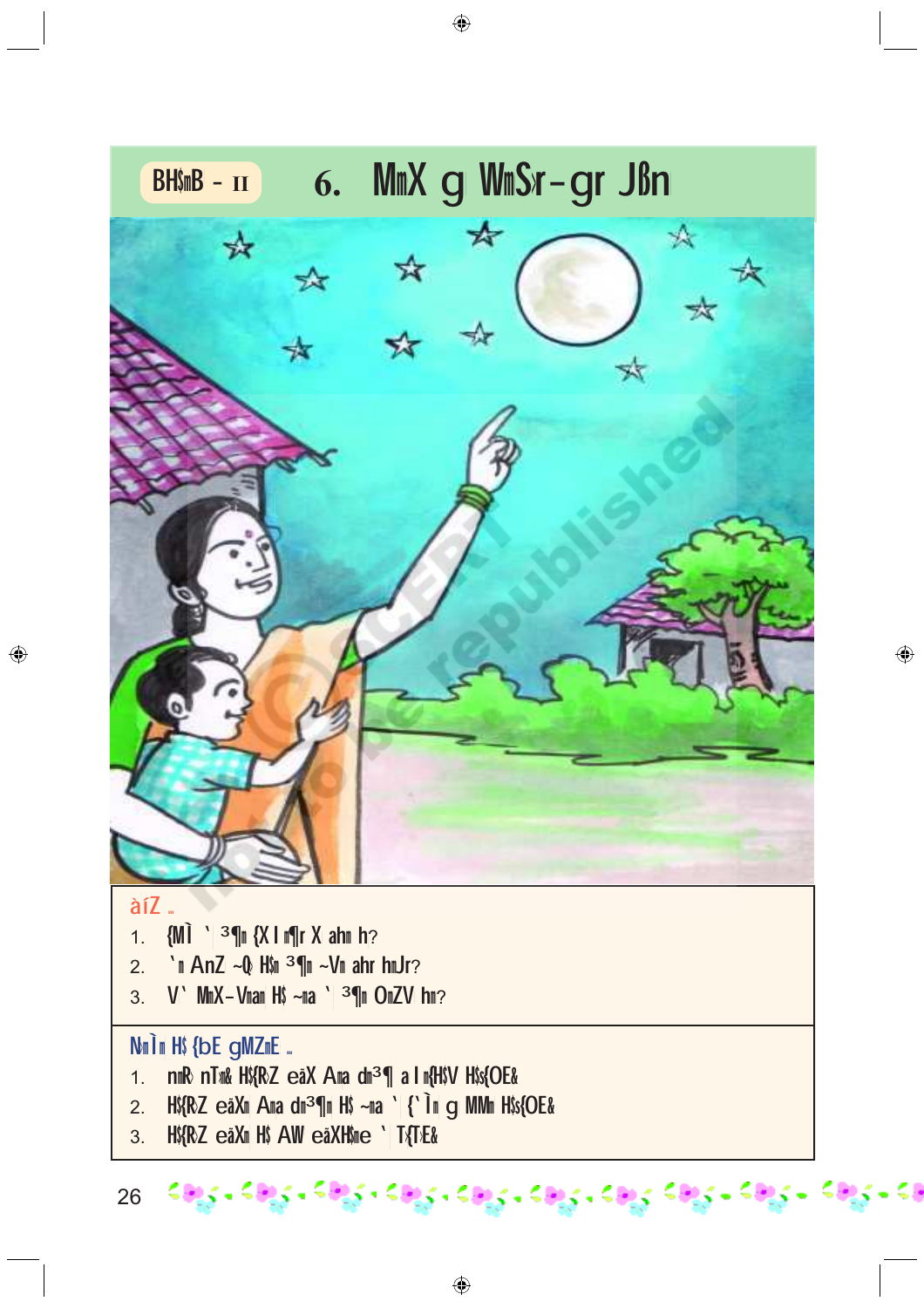

 $\bigcirc$ 

 $\bigoplus$ 

27  $\bullet$ 

 $\bigoplus$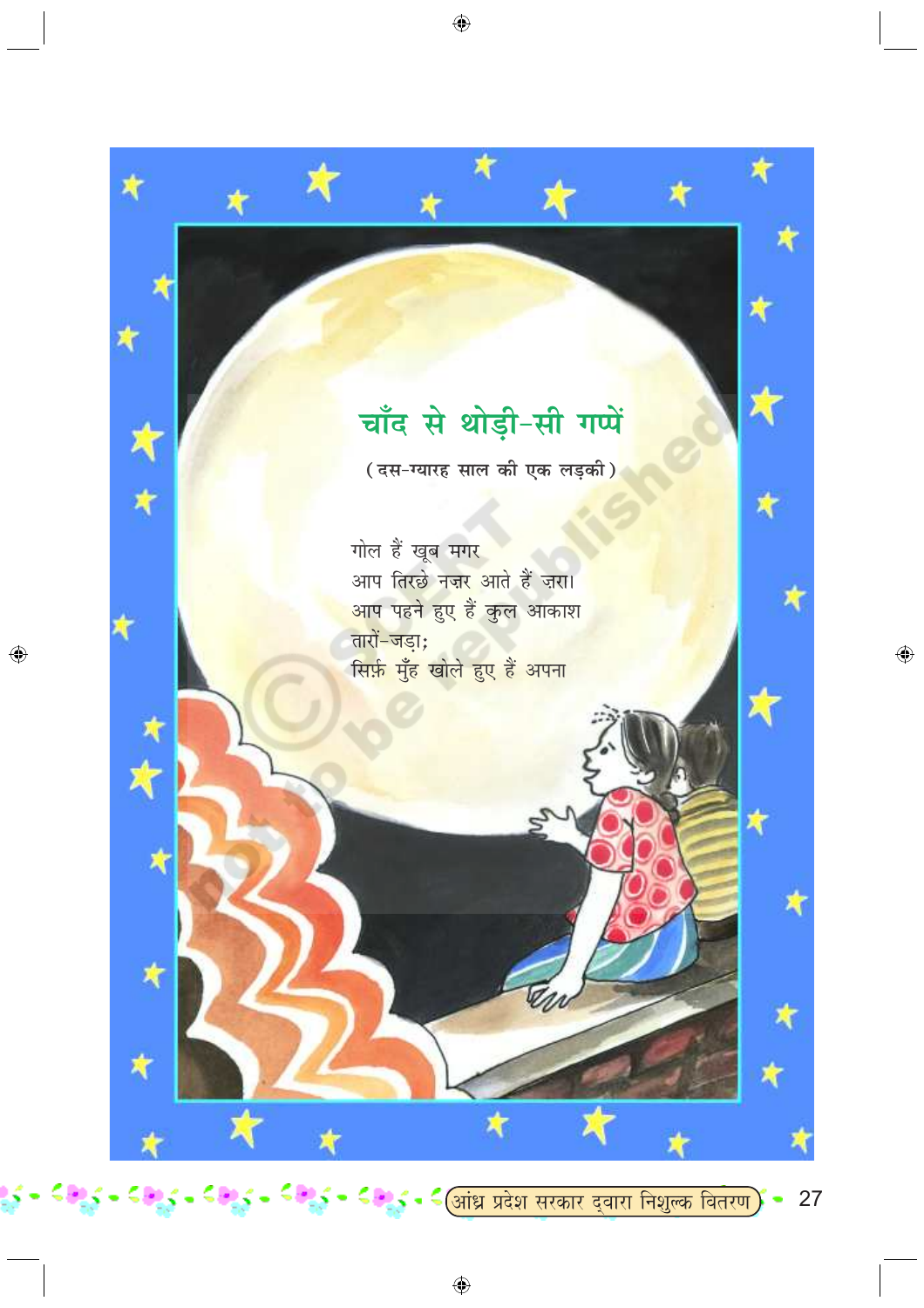## गोरा-*{M00*<sub>11</sub>

⊕





□ शमशेर बहादुर सिंह

◈



◈

## $g$ {ZE - ~  $n$ {bE

- AnH\$ne ' Š`n-Š`n {X | n`r XV h?  $1<sub>1</sub>$
- $2<sub>1</sub>$ Våh MmX H\$gm {X I m¶r XVm h? ~VmBE&
- AJa gaO, MmX, Vma Zht hmV Vm Š`m hmVm?  $3<sub>1</sub>$



## $n$ [ $E$

- $1<sub>1</sub>$ "Amn nh Z h E h Hộc AnHộne" Hộ 'nữ ' q cSHộs Hộh Zn Mnh Vr h {Hộ-
- $(H<sub>s</sub>)$ MmX Vmam g OSr hB MmXa AnTiH\$a ~Rm h&
- $(1)$ MmX H\$s nmemH\$ Mmam {XemAm `| '\$cr hB h& V' {H\$q qhr `mZV hm?
- $2<sub>1</sub>$ "h'| ~XY| 'V g 'PZ||"-Xg-}} nah g||c H\$s cSH\$s BgH\$ n j ' M||x g Š || H\$hVr h?
- $\epsilon$ agun  $\epsilon$ agun  $\epsilon$ agun  $\epsilon$ agun  $\epsilon$ agun  $\epsilon$ agun  $\epsilon$ agu $\epsilon$   $\epsilon$ agun  $\epsilon$ agu 28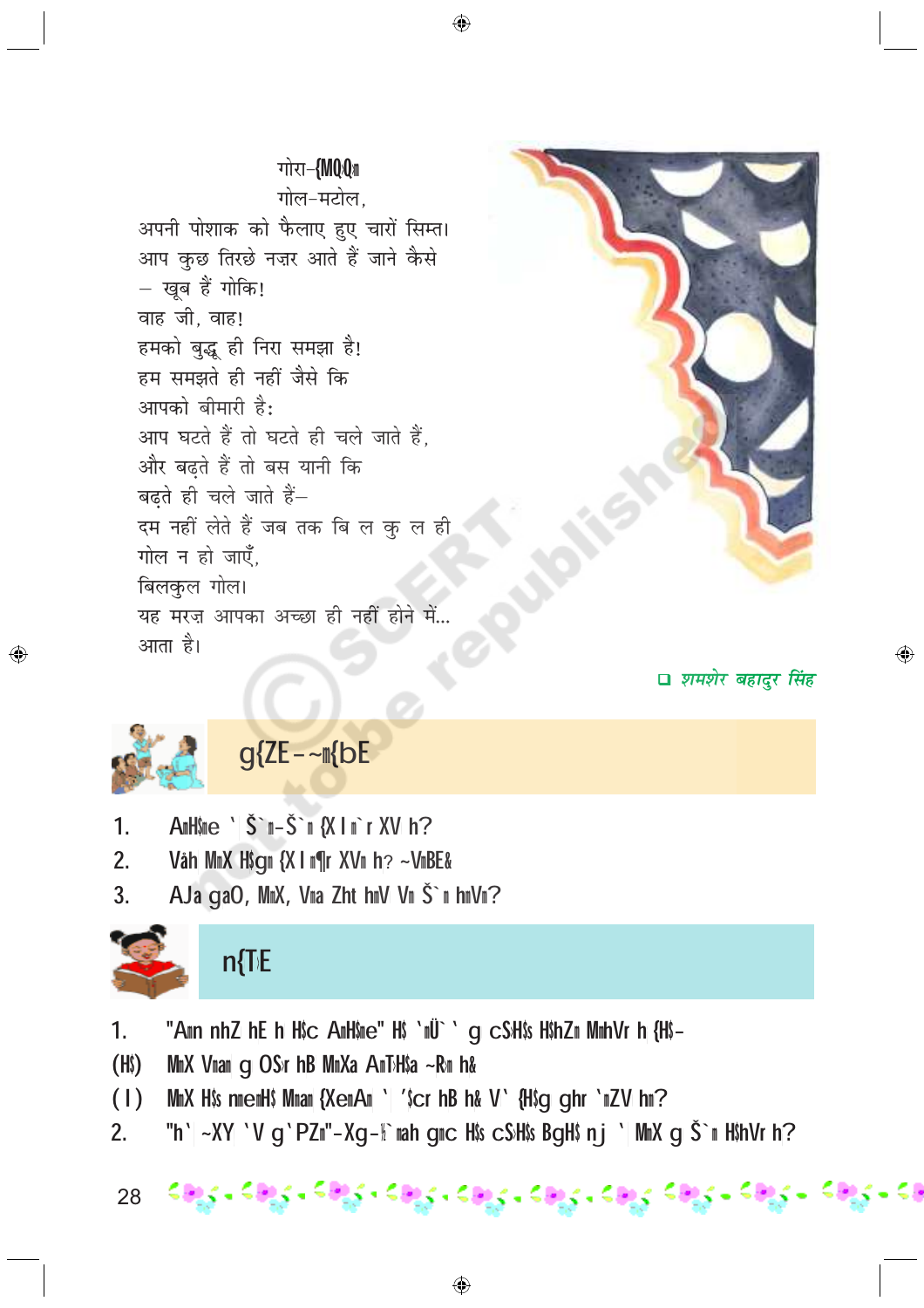

⊕

⊕

<del>- ≦ इ.</del>≶ - ≤ छ.≲ - ≤ि<u>आंध्र प्रदेश सरकार द्वारा निशुल्क वितरण</u> 29 ◈